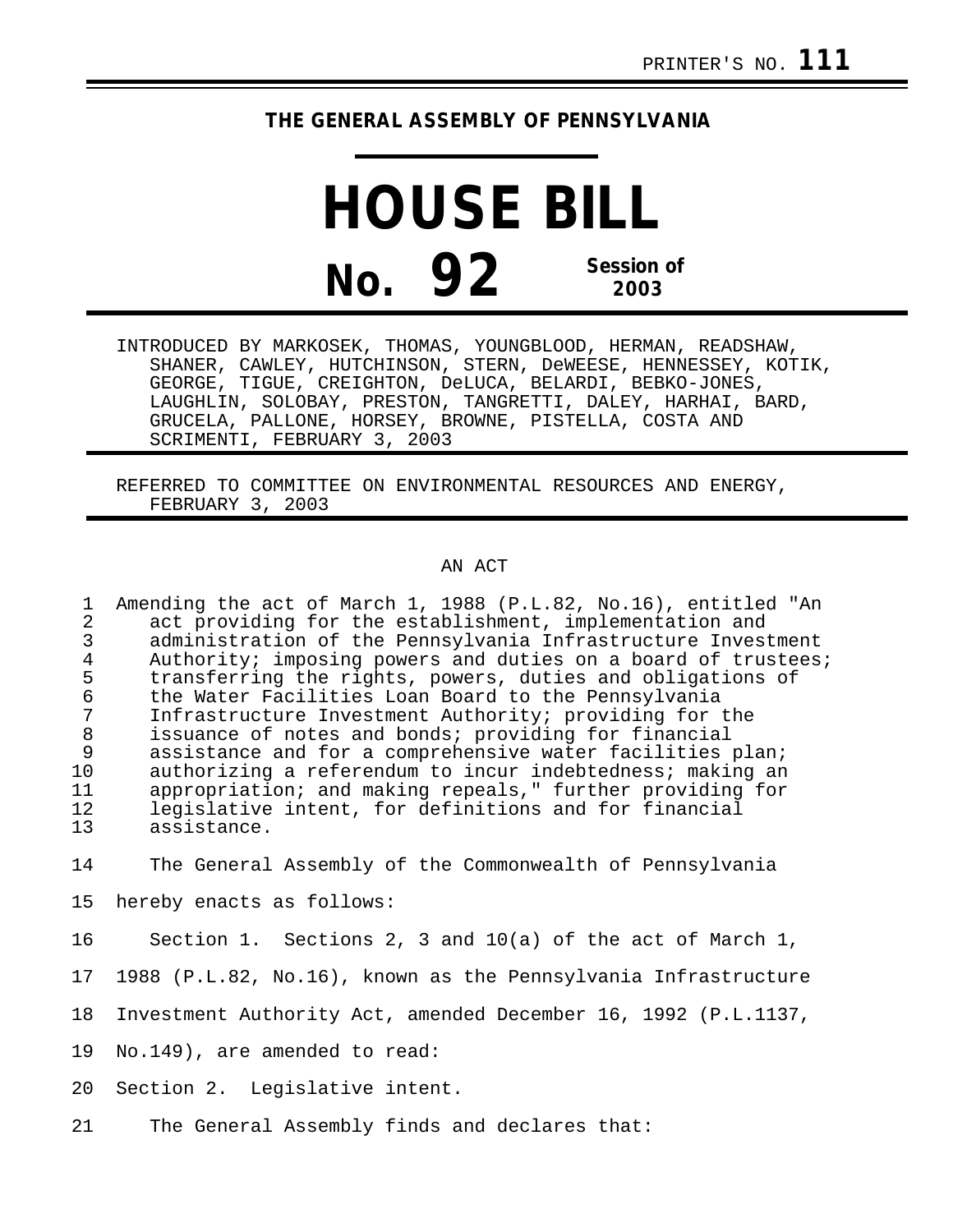1 (1) The health of millions of citizens of this 2 Commonwealth is at risk due to substandard and deteriorated 3 water supply and sewage disposal systems.

4 (2) Many water and sewage systems in this Commonwealth 5 are aging, outmoded, inadequate, deteriorating and operating 6 above capacity, and many areas have to limit their growth 7 solely due to lack of proper water supply and sewage 8 disposal.

9 (3) The economic revitalization of this Commonwealth is 10 being stifled by a lack of clean water and adequate sewage 11 facilities.

12 (4) Many Pennsylvania communities have antiquated or 13 inadequate storm water systems thereby resulting in storm 14 water flows which threaten the public health and safety due 15 to flooding, overloaded sewer lines, soil erosion, sinkhole 16 development and expansion and reduction in surface water and 17 groundwater quality.

18 (5) Financing of water and sewage projects and storm 19 water projects at affordable cost is not currently available 20 in many areas of this Commonwealth.

21 (5.1) Repair and replacement of private residential 22 lateral sewer connections of primary residences is necessary 23 to protect the public health and safety of many communities 24 in this Commonwealth but is beyond the financial abilities of 25 many residents of this Commonwealth.

26 (6) The lack of affordable financing to implement storm 27 water management plan recommendations has resulted in 28 compliance by only 17 counties with the requirements of the 29 act of October 4, 1978 (P.L.864, No.167), known as the Storm 30 Water Management Act.

20030H0092B0111 - 2 -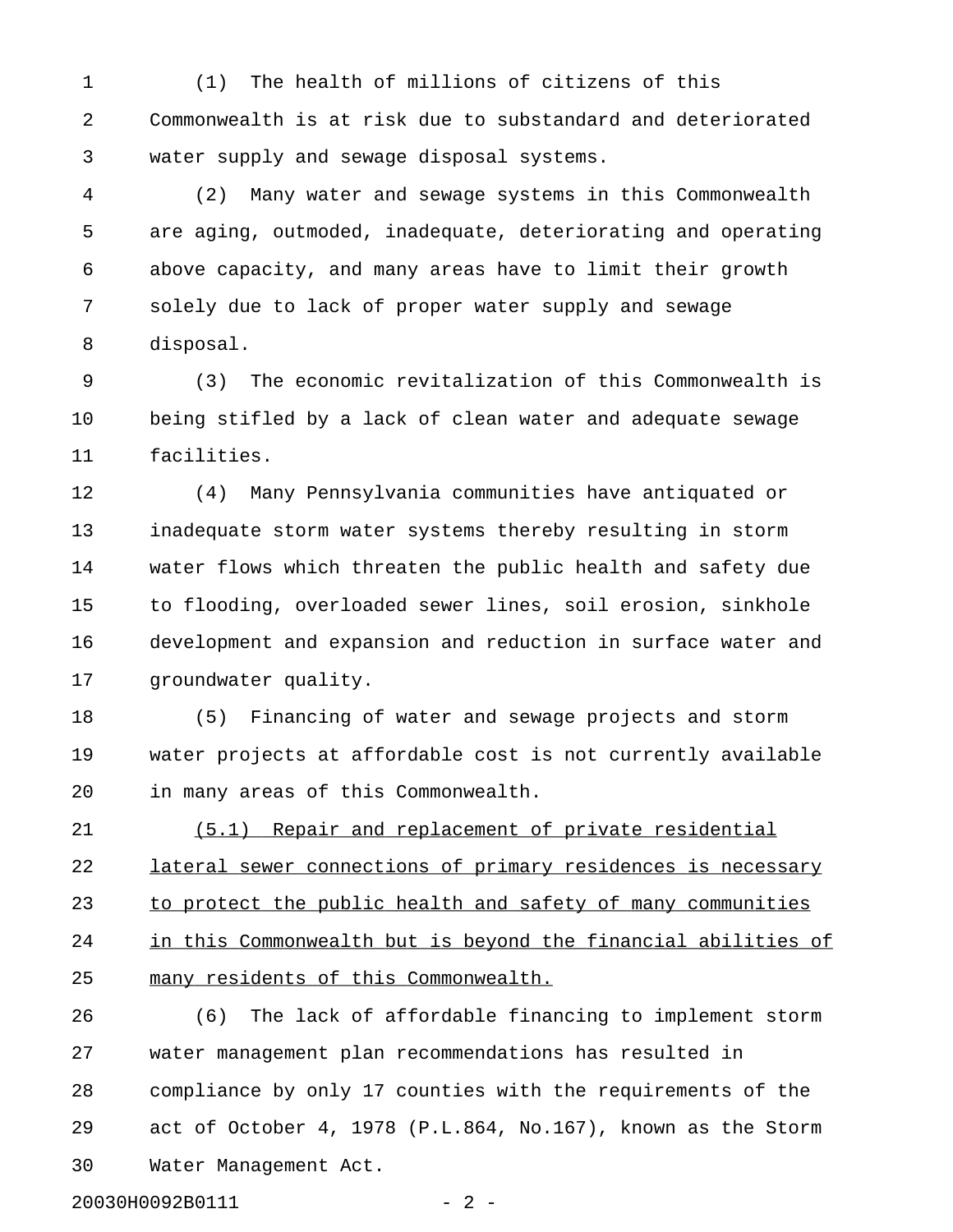1 (7) In order to assist in financing projects to protect 2 the health and safety of the citizens of this Commonwealth 3 and to promote the economic development of Pennsylvania, the 4 General Assembly has determined that it is necessary to 5 establish the Pennsylvania Infrastructure Investment 6 Authority and to provide funding of the authority programs. 7 Section 3. Definitions.

8 The following words and phrases when used in this act shall 9 have the meanings given to them in this section unless the 10 context clearly indicates otherwise:

11 "Authority." The Pennsylvania Infrastructure Investment 12 Authority.

13 "Board." The board of directors of the authority.

14 "Bonds." Bonds, notes or other evidences of indebtedness 15 issued by the authority pursuant to this act.

16 "Department." The Department of Environmental Resources of 17 the Commonwealth.

18 "Eligible cost." The cost of all labor, materials, machinery 19 and equipment, lands, property, rights and easements, plans and 20 specifications, surveys or estimates of costs and revenues, pre-21 feasibility studies, engineering and legal services, and all 22 other expenses necessary or incident to the acquisition, 23 construction, improvement, expansion, extension, repair or 24 rehabilitation of all or part of a project.

25 "Governmental unit." Any agency of the Commonwealth or any 26 county, municipality or school district, or any agency, 27 instrumentality, authority or corporation thereof, or any public 28 body having local or regional jurisdiction or power. 29 "Primary residence." A place which a citizen of this \_\_\_\_\_\_\_\_\_\_\_\_\_\_\_\_\_\_\_\_\_\_\_\_\_\_\_\_\_\_\_\_\_\_\_\_\_\_\_\_\_\_\_\_\_\_\_\_\_\_\_\_\_

30 Commonwealth utilizes as a domicile.

20030H0092B0111 - 3 -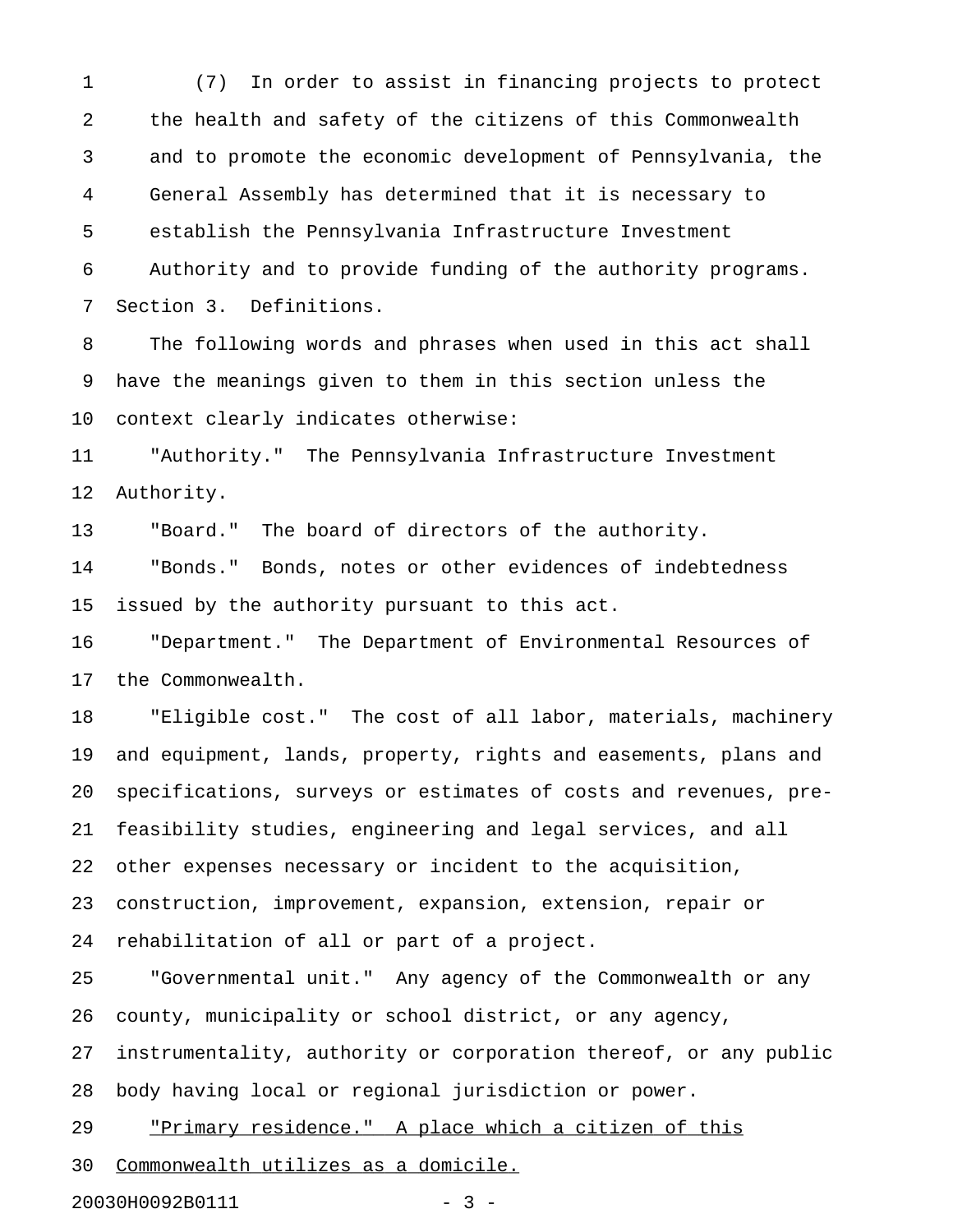1 "Project." The eligible costs associated with the 2 acquisition, construction, improvement, expansion, extension, 3 repair or rehabilitation of all or part of any facility or 4 system, whether publicly or, in the case of paragraph (1) or 5 (2), privately owned, which is for any of the following:

6 (1) [for the collection] Collection, treatment or \_\_\_\_\_\_\_\_\_\_ 7 disposal of wastewater, including industrial waste[;]. At the 8 discretion of the board, a project may include assistance to 9 property owners for the construction, rehabilitation, 10 improvement, repair or replacement of individual sewage 11 systems or for tap-in fees and the rehabilitation, repair or 12 replacement of lateral lines associated with community sewage 13 projects.

14 (2) [for the supply] Supply, treatment, storage or 15 distribution of drinking water[;]. At the discretion of the 16 board, a project may include assistance to an individual for 17 the sealing or replacement of a water well on privately owned 18 property.

19 (2.1) Transport of sewage through lateral sewer lines of 20 primary residences.

21 (3) [for the control] Control of storm water, which may 22 include, but need not be limited to, the transport, storage 23 and the infiltration of storm water[; or].

24 (4) [for the best] Best management practices to address 25 point or nonpoint source pollution associated with storm 26 water runoff or any other innovative techniques identified in 27 the county-prepared watershed plans pursuant to the act of 28 October 4, 1978 (P.L.864, No.167), known as the Storm Water 29 Management Act.

30 "Secretary." The Secretary of Environmental Resources of the 20030H0092B0111 - 4 -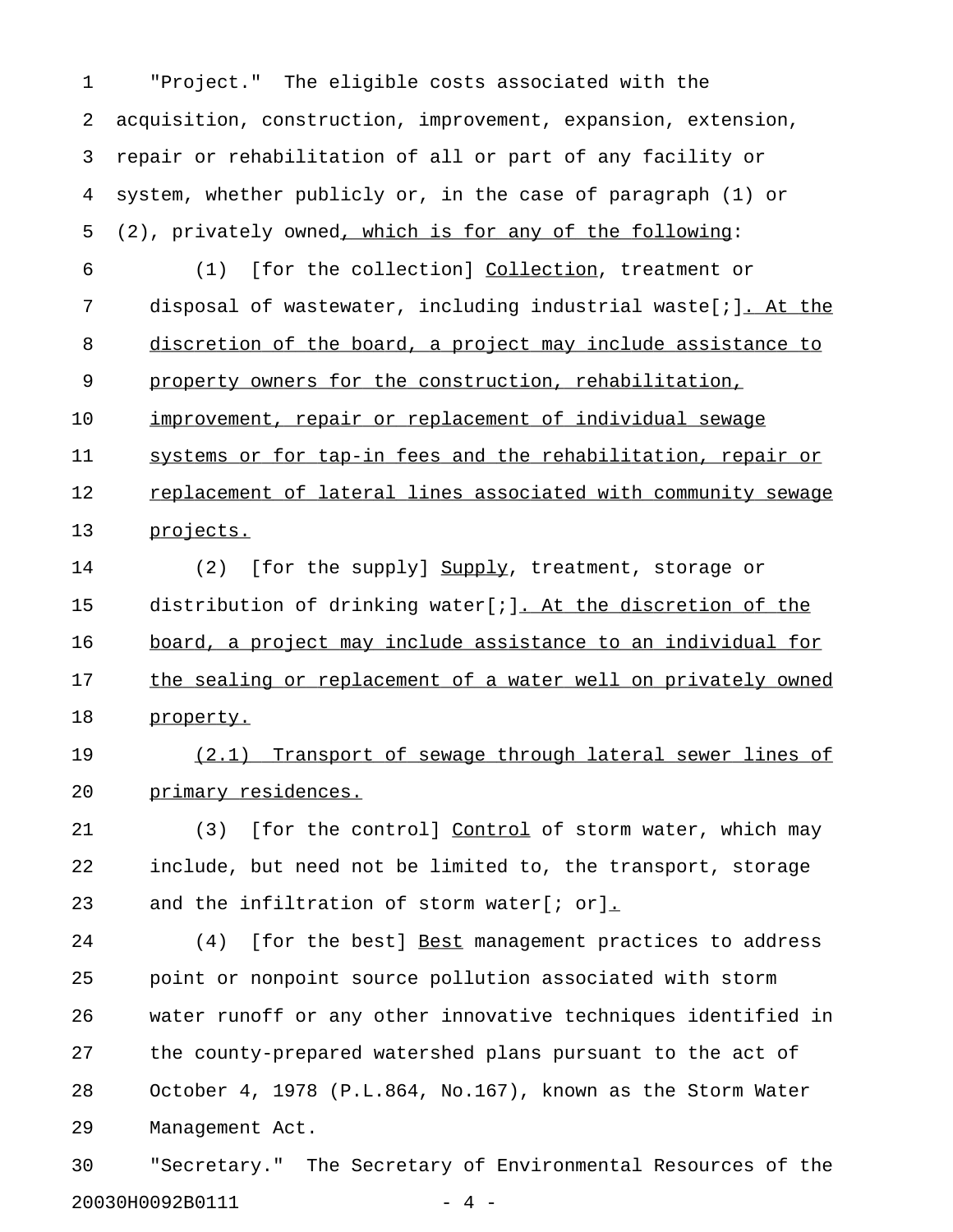1 Commonwealth.

2 "Storm water." Drainage runoff from the surface of the land 3 resulting from precipitation or snow or ice melt.

4 "Water Facilities Loan Board." The board established under 5 32 Pa.C.S. § 7504 (relating to Water Facilities Loan Board). 6 Section 10. Financial assistance.

7 (a) Criteria for obtaining assistance.--In reviewing 8 applications for financial assistance, the authority shall 9 consider:

10 (1) Whether the project will improve the health, safety, 11 welfare or economic well-being of the people of this 12 Commonwealth.

13 (2) Whether the proposed project will lead to an 14 effective or complete solution to the problems experienced 15 with the water management and control supply, sewage 16 treatment [or], with the storm water system to be aided or 17 with deteriorating lateral sewer lines of primary residences, 18 including compliance with State and Federal laws, regulations 19 or standards.

20 (3) The cost-effectiveness of the proposed project in 21 comparison with other alternatives, including other 22 institutional, financial and physical alternatives.

23 (4) The consistency of the proposed project with other 24 State and regional resource management and economic 25 development plans.

26 (5) Whether the applicant has demonstrated its ability 27 to operate and maintain the project in a proper manner.

28 (6) Whether the project encourages consolidation of 29 water or sewer systems, where such consolidation would enable 30 the customers of the systems to be more effectively and 20030H0092B0111 - 5 -